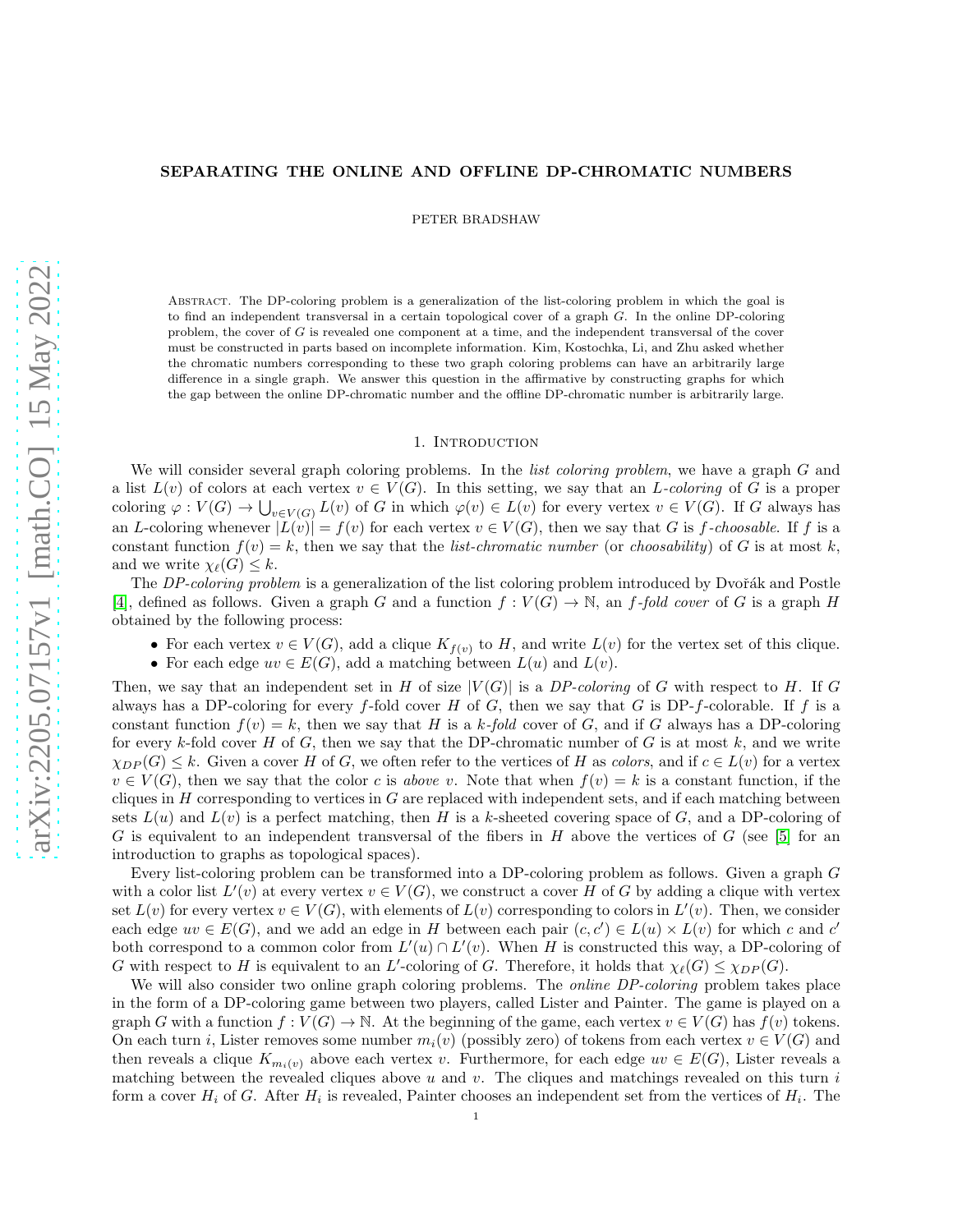game ends when G has no more tokens for Lister to remove. Painter wins the game if she manages to choose at least one color above each vertex of G before the game is over; otherwise, Lister wins. If Painter always has a winning strategy in the DP-coloring game on a graph G when each vertex  $v \in V(G)$  begins with k tokens, then we say that the *online DP-chromatic number* (or  $DP$ -*paintability*) of G is at most k, and we write  $\chi_{DPP}(G) \leq k$ . Observe that if each vertex of G begins with k tokens, then Lister has the option of revealing a k-fold cover  $H$  of G on the first turn and asking Painter to find a DP-coloring of  $G$  with respect to H, and therefore  $\chi_{DP}(G) \leq \chi_{DPP}(G)$ .

If, in the DP-coloring game, Lister is only allowed to remove at most one token from each vertex of G during each turn and must always reveals edges wherever possible, then we call this variant of the game the *list-coloring game*. For the list-coloring game, we may equivalently imagine that on each turn  $i$ , Lister reveals a single color  $c_i$  above each vertex of some induced subgraph  $G'_i$  of  $G$ , and Painter must choose some independent set  $I_i$  of  $G'_i$  and color each vertex in  $I_i$  with  $c_i$ . In this equivalent setting, each vertex  $v \in V(G)$ still begins with  $f(v)$  tokens, and a single token is removed from v whenever Lister reveals a color above v. In this setting, Painter wins the game if and only if she can color every vertex of G before the game ends. If Painter always has a strategy to win the list-coloring game on a graph G when each vertex  $v \in V(G)$  begins with  $f(v)$  tokens, then we say that G is f-paintable. If f is a constant function  $f(v) = k$ , then we say that G is k-paintable, and we write  $\chi_P(G) \leq k$ . The online list-coloring game was originally invented using this framework of revealing colors above vertices independently by Schauz [\[7\]](#page-4-2) and Zhu [\[8\]](#page-4-3).

At the end of the list-coloring game on G with a constant function  $f(v) = k$ , the colors revealed at each vertex v form a set  $L(v)$  of k colors, and if Painter wins the game, then Painter completes a proper L-coloring of G. Since Lister is free to form any list assignment L on the vertices of G, it follows that if G is k-paintable, then G is also k-choosable, and hence  $\chi_{\ell}(G) \leq \chi_P(G)$ . Also, since the online list-coloring game is at least as difficult for Lister as the DP-coloring game, it also follows that  $\chi_P(G) \leq \chi_{DPP}(G)$ .

After putting all of the inequalities between these parameters together, we obtain two inequality chains:

$$
\chi_{\ell}(G) \leq \chi_{DP}(G) \leq \chi_{DPP}(G);
$$
  

$$
\chi_{\ell}(G) \leq \chi_{P}(G) \leq \chi_{DPP}(G).
$$

Given these inequality chains, it is natural to ask whether the differences between adjacent parameters can be arbitrarily large. For three out of these four differences, we find an affirmative answer by letting  $G = K_{n,n}$ . Indeed, Bernshteyn [\[2\]](#page-4-4) showed that a graph G of average degree d satisfies  $\chi_{DP}(G) = \Omega\left(\frac{d}{\log d}\right)$ , implying that  $\chi_{DP}(K_{n,n}) = \Omega\left(\frac{n}{\log n}\right)$ . Since it is known that  $\chi_{\ell}(K_{n,n}) \leq \chi_{P}(K_{n,n}) = \log_2 n + O(1)$  [\[3\]](#page-4-5), this shows that

$$
\chi_{DP}(K_{n,n}) - \chi_{\ell}(K_{n,n}) = \Omega\left(\frac{n}{\log n}\right) \quad \text{and} \quad \chi_{DPP}(K_{n,n}) - \chi_{P}(K_{n,n}) = \Omega\left(\frac{n}{\log n}\right).
$$

Duraj, Gutowski, and Kozik [\[3\]](#page-4-5) also showed that

$$
\chi_P(K_{n,n}) - \chi_{\ell}(K_{n,n}) = \Omega(\log \log n).
$$

Therefore, by letting  $G = K_{n,n}$ , we achieve an arbitrarily large difference for each adjacent pair of parameters except for  $\chi_{DPP}(G)-\chi_{DP}(G)$ . For this final difference, Kim, Kostochka, Li, and Zhu [\[6\]](#page-4-6) showed there exist graphs G for which  $\chi_P(G) - \chi_{DP}(G) \geq 1$ , implying that this final difference can be positive. However, it has not been shown that this difference can be arbitrarily large.

In this note, we will show that the difference  $\chi_{DPP}(G) - \chi_{DP}(G)$  can also be arbitrarily large, answering a question of Kim, Kostochka, Li, and Zhu [\[6\]](#page-4-6). Rather than choosing  $G = K_{n,n}$ , we will construct a graph  $G_t$  for each  $t \geq 1$  that satisfies  $\chi_{DPP}(G_t) - \chi_{DP}(G_t) \geq t$ . We construct our graphs  $G_t$  by generalizing an idea from the original paper of Kim, Kostochka, Li, and Zhu  $[6]$ . Our graphs  $G_t$  will also satisfy the additional property that  $\chi_P(G_t) - \chi_{DP}(G_t) \geq t$ . By combining this equality with the already known estimate  $\chi_{DP}(K_{n,n}) - \chi_{P}(K_{n,n}) = \Omega\left(\frac{n}{\log n}\right)$ , we hence see that the difference  $\chi_{DP}(G) - \chi_{P}(G)$  can achieve both positive and negative values of arbitrarily large magnitude.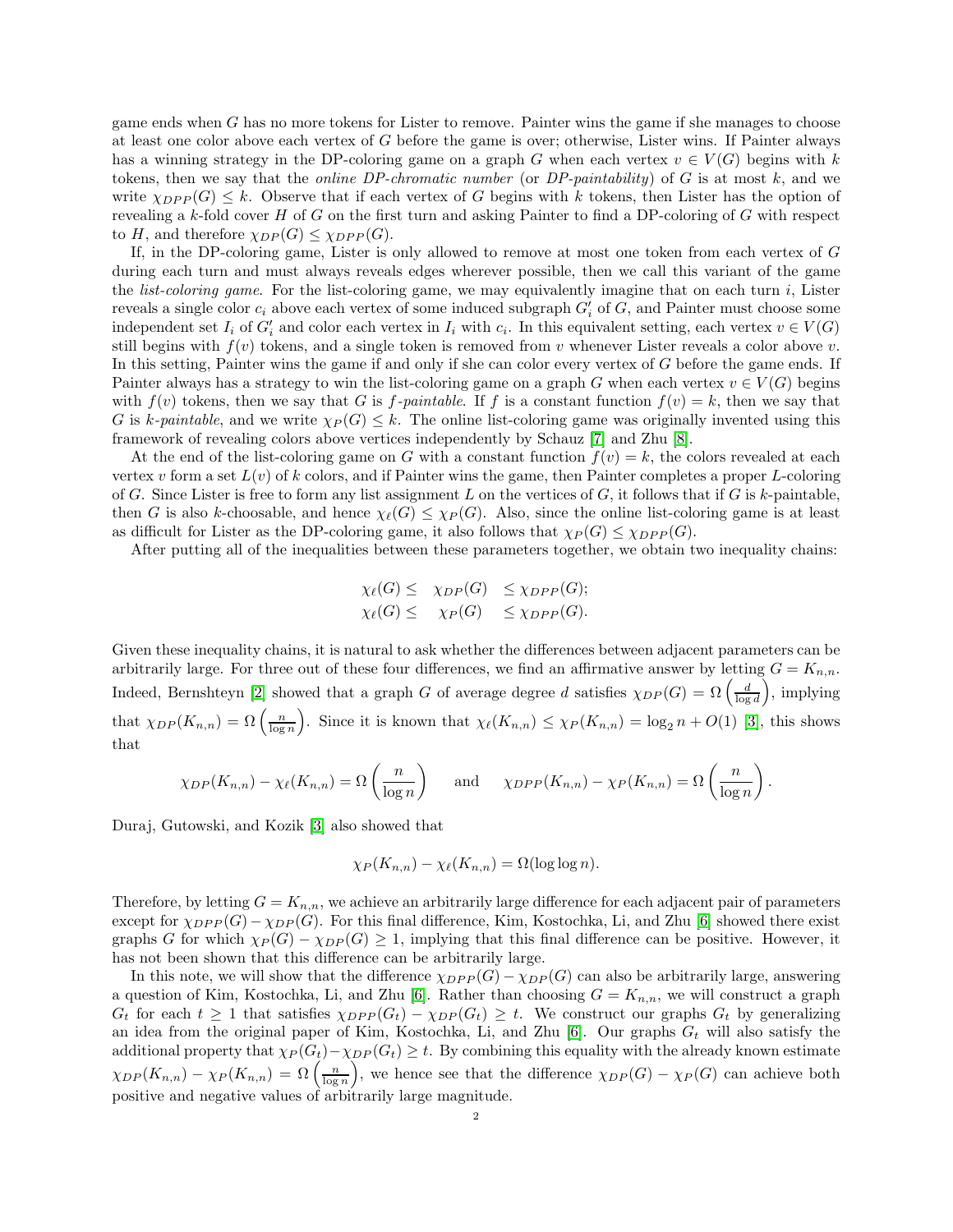#### 2. The construction

For each integer  $t \geq 1$ , we will construct a graph  $G_t$  that satisfies  $\chi_P(G_t) - \chi_{DP}(G_t) \geq t$ . Since  $\chi_{DPP}(G) \geq \chi_{P}(G)$  for all graphs G, our graphs G<sub>t</sub> will also satisfy  $\chi_{DPP}(G_t) - \chi_{DP}(G_t) \geq t$ . Our construction is based on a generalization of an idea of Kim, Kostochka, Li, and Zhu [\[6\]](#page-4-6).

As we are concerned with showing that the paintability of each graph  $G_t$  is large enough, we begin with an observation about the online list-coloring game. If Lister and Painter play the online list-coloring game on a graph G with some initial token assignment, then Lister wins if and only if he can reach a position in which each uncolored vertex  $v \in V(G)$  has some  $q(v)$  remaining tokens, and the uncolored subgraph of G is not g-choosable. In the original paper of Kim, Kostochka, Li, and Zhu [\[6\]](#page-4-6), the authors take advantage of this idea in order to construct a graph G satisfying  $\chi_P(G) \geq \chi_{DP}(G) + 1$ . In order to show that their graph G has a large enough paintability, these authors show that in the online list-coloring game on their graph G, Lister always has a strategy to create an uncolored  $K_{1,k}$  subgraph of G in which each leaf  $\ell$  has  $g(\ell) = 1$ token and the center vertex v has  $g(v) = k$  tokens. Since  $K_{1,k}$  is not g-choosable, it follows that Lister has a strategy to win the online list-coloring game on their graph G.

In our construction, we will use a similar idea. We first fix the value  $k = 2^{8t^3}$ . (With more careful calculation, our proof would work with a smaller value of  $k$ , but we use this larger value for clearer presentation.) In each of our graphs  $G_t$ , we will show that Lister can always create an uncolored  $K_{t,k^t}$  subgraph in which each t-degree vertex u has  $g(u) = t$  tokens and each  $k^t$ -degree vertex v has  $g(v) = k$  tokens. The following lemma shows that if Lister manages to create such a subgraph of  $G_t$ , then Lister wins the online list-coloring game.

# <span id="page-2-0"></span>**Lemma 2.1.** Given the function  $g: V(K_{t,k^t}) \to \mathbb{N}$  defined above,  $K_{t,k^t}$  is not g-choosable.

*Proof.* We let the t vertices  $v_1, \ldots, v_t$  of degree  $k^t$  have pairwise disjoint color lists  $L(v_1), \ldots, L(v_t)$ . Then, for each of the  $k^t$  elements  $L \in L(v_1) \times \cdots \times L(v_t)$ , we let L be the list of a vertex u of degree t. Then, for any L-coloring of  $v_1, \ldots, v_t$ , some vertex u of degree t has no available colors in its list, and hence  $K_{t,k}$  is not g-choosable.  $\Box$ 

The most important piece of our construction of  $G_t$  will be the following gadget  $H_t$ . We construct our gadget  $H_t$  along with a function  $h: V(H_t) \to \mathbb{N}$  as follows. We let  $H_t$  contain  $(t+1)k^t$  copies  $K^1, \ldots, K^{(t+1)k^t}$ of the clique  $K_{t+1}$ , and we write  $u_1^{\ell}, \ldots, u_{t+1}^{\ell}$  for the vertices of each clique  $K^{\ell}$ . We write U for the set of all of these vertices of the form  $u_j^{\ell}$ ; in other words, we let U consist of all vertices that we have introduced so far. Then, for each value  $1 \leq j \leq t+1$ , we add t independent vertices  $x_j^1, \ldots, x_j^t$ , and we make each of these vertices adjacent to  $u_j^1, u_j^2, \ldots, u_j^{(t+1)k^t}$  $j_j^{(k+1)\kappa}$ . We write X for the set consisting of all of these vertices of the form  $x_j^i$ . For each vertex  $u_j^{\ell} \in U$ , we let  $h(u_j^{\ell}) = t + 1$ , and for each vertex  $x_j^i \in X$ , we let  $h(x_j^i) = k - t + 1$ . We now prove two lemmas that show that under appropriate circumstances, winning the online list-coloring game on  $H_t$  as Painter is much harder than finding a DP-coloring  $H_t$ .

## <span id="page-2-2"></span>**Lemma 2.2.**  $H_t$  is not  $(h + t - 1)$ -paintable.

*Proof.* We give each vertex  $v \in V(H_t)$  exactly  $h(v) + t - 1$  tokens, and we show that Painter cannot win the list-coloring game on  $H_t$ .

On each of the first t turns, Lister reveals a color at each vertex of each clique  $K^{\ell}$  and reveals an edge wherever possible. After these first t turns, each clique  $K^{\ell}$  must have an uncolored vertex  $u_j^{\ell}$  with exactly  $h(u_j^{\ell})-1 = t$  tokens. Furthermore, since we have  $(t+1)k^t$  cliques  $K^{\ell}$ , each with at least one uncolored vertex, there must exist some value  $1 \leq j^* \leq t+1$  for which at least  $k^t$  vertices of the form  $u_{j^*}^{\ell}$  are uncolored. However, the  $k^t$  vertices of the form  $u_{j^*}^{\ell}$  along with the t vertices  $x_{j^*}^1, \ldots, x_{j^*}^t$  form an uncolored  $K_{t,k^t}$ subgraph in which each t-degree vertex v has only  $g(v) = t$  remaining tokens, and each  $k^t$ -degree vertex v has only  $g(v) = k$  remaining tokens. Since Lemma [2.1](#page-2-0) shows that this  $K_{t,k}$  subgraph is not g-choosable, Lister has a strategy to win the game.

## <span id="page-2-1"></span>Lemma 2.3.  $H_t$  is DP-h-colorable.

*Proof.* Consider an h-fold cover H' of  $H_t$ . Recall that given a vertex  $v \in V(H_t)$ , we say that v corresponds to a clique  $K_{h(v)}$  in H' with a vertex set  $L(v)$ , and we say that  $L(v)$  contains  $h(v)$  colors. Using this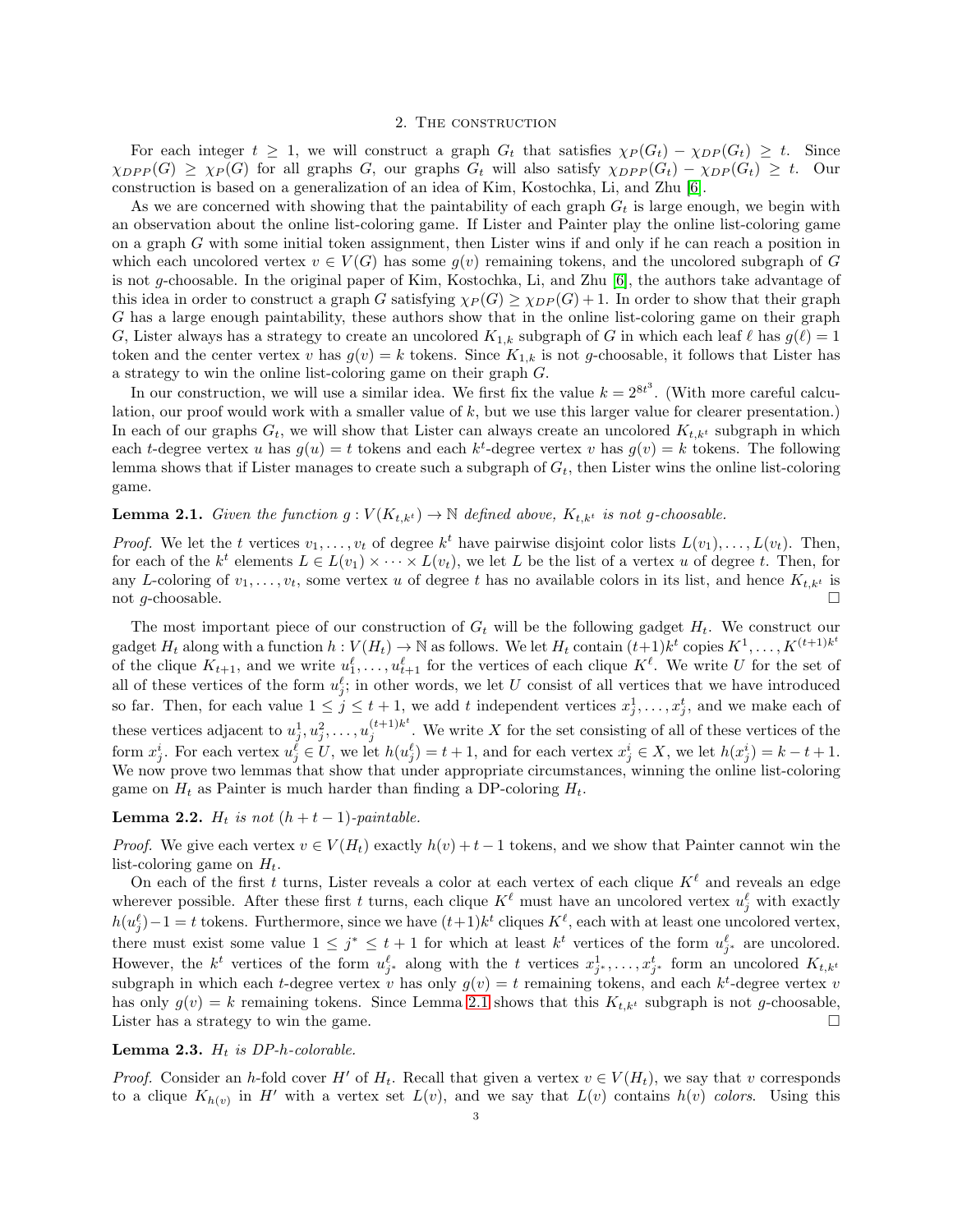terminology, we say that each color in H' appears above only one vertex of  $H_t$ , as the sets  $L(v)$  forming the cliques of  $H'$  are pairwise disjoint.

We will first color the vertices  $x_j^i \in X$ . For each vertex  $x_j^i \in X$  and color  $c \in L(x_j^i)$ , we assign a set  $S_c \subseteq [(t+1)k^t]$  that consists of those indices  $\ell$  for which  $L(u_j^{\ell})$  contains a color adjacent to c. We would like to color the  $t(t + 1)$  vertices of X using  $t(t + 1)$  colors  $c_1, \ldots, c_{t(t+1)}$  that correspond to a family  $S = \{S_{c_1}, \ldots, S_{c_{t(t+1)}}\}$  such that for each value  $1 \le q \le t+1$ , the following property holds:

<span id="page-3-0"></span>(★) The intersection of any q sets of S contains at most  $k^{t-\frac{qt}{t+1}}-1$  elements.

In particular, the intersection of any  $t + 1$  sets of S is empty.

We show that we may greedily color each vertex  $x_j^i \in X$  while satisfying  $(\star)$ . Suppose we wish to color some vertex  $x \in X$  and that we have already colored some subset  $Y \subseteq X$  while satisfying  $(\star)$ . For each subset  $A \subseteq Y$  of size  $q \in [0, t]$  whose vertices are colored with colors  $a_1, \ldots, a_q$ , we must choose some color  $c \in L(x)$  for which

<span id="page-3-1"></span>
$$
|S_c \cap S_{a_1} \cap \dots \cap S_{a_q}| \le k^{t - \frac{(q+1)t}{t+1}} - 1.
$$

Note that since  $h(u_j^{\ell}) = t + 1$  for each vertex  $u_j^{\ell} \in U$ , each value  $\ell \in [(t+1)k^t]$  appears in at most  $t+1$  sets  $S_c$  for colors  $c \in L(x)$ . Furthermore, since  $|S_{a_1} \cap \cdots \cap S_{a_q}| < k^{t-\frac{qt}{t+1}}$  whenever  $q \ge 1$ , the number of colors  $c \in L(x)$  that do not satisfy ([•](#page-3-1)) for a given  $A \subseteq X$  is at most

$$
\frac{(t+1)k^{t-\frac{qt}{t+1}}}{k^{t-\frac{(q+1)t}{t+1}}} = (t+1)k^{\frac{t}{t+1}}.
$$

Furthermore, since fewer than  $2^{t(t+1)}$  subsets  $A \subseteq Y$  can be chosen, the number of colors  $c \in L(x)$  that would cause  $(\star)$  to be violated is less than

$$
2^{t(t+1)}(t+1)k^{\frac{t}{t+1}} = 2^{t(t+1)+\frac{8t^4}{t+1}}(t+1)
$$
  
=  $2^{t(t+1)+8(t^3-t^2+t-1+\frac{1}{t+1})}(t+1)$   
<  $2^{8t^3-t}$   
<  $k-t+1$ .

Therefore, some color  $c \in L(x)$  can be used to color x without violating  $(\star)$ .

Now, with every vertex  $x_j^i \in X$  colored, and with  $(\star)$  satisfied, no index  $\ell$  belongs to the intersection of more than t sets  $S_c$ , where c is a color used at a vertex  $x_j^i$ , and hence after coloring the vertices in X, at most t colors are unavailable at each clique  $K^{\ell}$ . Therefore, the vertices of each clique  $K^{\ell}$  can be ordered so that the first vertex has at least one available color, the second vertex has at least two available colors, and so forth, until the last vertex has  $t + 1$  available colors. Therefore, each remaining clique  $K^{\ell}$  can be  $DP$ -colored with its available colors, and the lemma is proven.  $\square$ 

Now, we construct our graph  $G_t$ . First, we make  $k^{k-2t}$  copies of the graph  $H_t$ , and we index them by the  $(k-2t)$ -tuples in  $[k]^{k-2t}$ . We also add  $k-2t$  vertices  $y_1, \ldots, y_{k-2t}$  that are adjacent to all vertices of U in each copy of  $H_t$ . We write U for this set of neighbors of  $y_1, \ldots, y_{k-2t}$ . The following two theorems show that  $\chi_P(G_t) - \chi_{DP}(G_t) \geq t$ .

Theorem 2.4.  $\chi_{DP}(G_t) \leq k - t + 1$ .

*Proof.* We may give  $G_t$  a DP-coloring with lists of size  $(k - t + 1)$  as follows. First, we arbitrarily color the vertices  $y_1, \ldots, y_{k-2t}$ . Next, we observe that the vertices in  $\tilde{U}$  have lost at most  $k-2t$  available colors, so for each vertex v in a copy of  $H_t$ , v has at least  $h(v)$  available colors remaining. Therefore, by Lemma [2.3,](#page-2-1) we may finish our DP-coloring of  $G_t$  by giving each remaining copy of  $H_t$  a DP-h-coloring.

### **Theorem 2.5.**  $\chi_P(G_t) > k$ .

*Proof.* Suppose that the online list-coloring game is played on  $G_t$  with k tokens at each vertex. We will show that Lister has a winning strategy. For each pair  $(i, j)$  satisfying  $1 \le i \le k$  and  $1 \le j \le k - 2t$ , Lister executes the following command. When Lister executes the command for a given pair  $(i, j)$ , we say that this takes place on  $turn (i, j)$ .